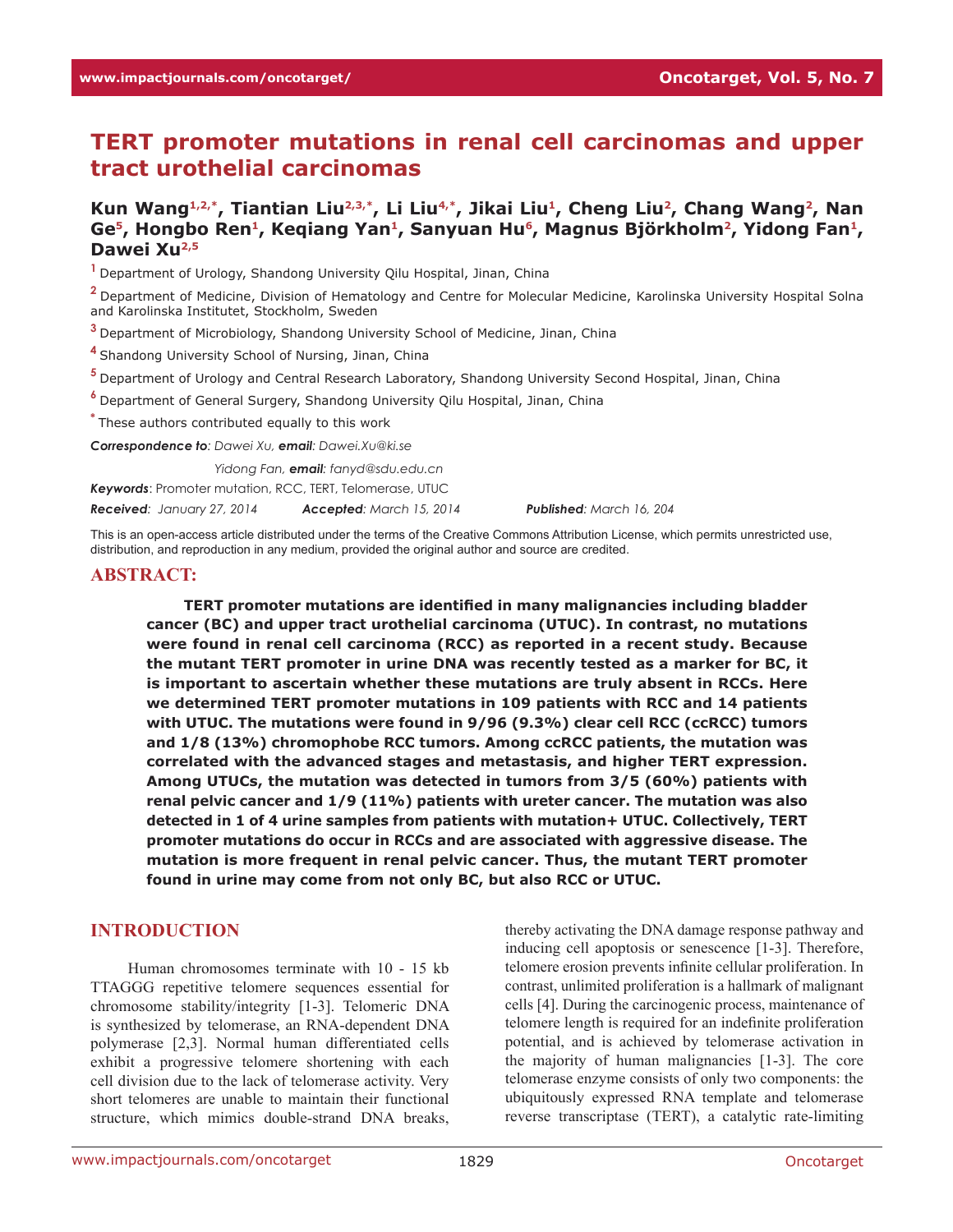subunit. As the transcriptional activation of the *TERT* gene is intimately coupled with the acquisition of telomerase activity in transformed cells, the regulatory mechanism controlling the TERT transcription has been extensively investigated in recent years. However, it remains incompletely understood how the cancer-specific TERT transcription is activated [2,3]. Recently, TERT promoter mutations have been reported in human malignancies, which create *de novo* ETS1 binding motifs (gain of function), thereby facilitating the TERT transcription [5,6]. This genetic event is thus a novel mechanism activating telomerase in malignant cells. The two recurrent mutations C228T and C250T were first described in melanoma [5,6], and have since then been detected in a variety of human tumors [7-19]. Clinical observations suggest that TERT promoter mutations may predict outcomes and also serve as markers of diagnosis or recurrence in a number of cancer types [7-9,14-18]. For instance, up to 80% of patients with bladder cancer (BC) carry TERT promoter mutations in their tumors, and detection of these mutations in urine has recently been tested at both diagnostic workup and monitoring of recurrence [15-18]. The preliminary results look promising.

As urine-based tests are also applied for other urological malignancies including renal cell carcinoma (RCC), and upper tract urothelial carcinomas (UTUC), it is important to ascertain whether TERT promoter mutations are specific to BC only or widely present in different urological malignancies. RCC, as one of the most common urological tumors, is a heterogeneous group of malignancies derived from the epithelium of the renal tubules and consists predominantly of clear cell RCC (ccRCC, up to 80%), papillary RCC (pRCC, 10%) and chromophobe RCC (chRCC, 5%) [20-22]. UTUC is less frequent and comprises approximately 5% of urothelial

carcinomas [23]. Like other human malignancies, most RCCs and UTUCs exhibit telomerase activation [24,25], which suggests a possibility that TERT promoter mutations occur in these tumors. However, Vinagre et al analyzed 26 RCC tumors including 12 ccRCCs, 4 chRCCs and 10 PRCCs, and did not find any mutation-positive cases [8]. In addition, a previous study showed a 50% frequency of TERT promoter mutations in UTUC, but it is unclear whether these mutations are detectable in urine from patients with UTUC, as seen in BC, and whether the mutations are clinically relevant in UTUCs. In the present study, we sought to address these issues by determining the mutational status of the *TERT* promoter in a large cohort of RCC patients and a group of UTUC patients, and to explore its associations with clinical and pathological characteristics of RCCs and UTCCs.

# **RESULTS**

## **Identification of TERT promoter mutations in tumors from RCCs and UTUCs**

The tumor specimens derived from 109 patients with RCC and 14 patients with UTUC were analyzed for TERT promoter mutations. A total of 10 RCC tumors were found to harbor the mutations, among which 9 were C228T while 1 was C250T (Fig. 1A, B and C). The observed frequencies in RCCs according to histology were 9/96 (9.3%) and 1/8 (13%) for ccRCCs and chRCCs, respectively (Table 1). The C228T mutation-positive chRCC was an eosinophilic variant. The mutation was not detected in the rest types of RCC (Table 1). To determine whether the mutation was germ-line, we further analysed

| upper tract urothelial carcinoma             |              |                |              |  |  |  |  |  |
|----------------------------------------------|--------------|----------------|--------------|--|--|--|--|--|
|                                              | Number       | mutated        | wild-type    |  |  |  |  |  |
| Tumor type                                   | investigated | number $(\% )$ | number       |  |  |  |  |  |
| Renal cell carcinoma (RCC)                   |              |                |              |  |  |  |  |  |
| Clear cell renal cell carcinoma (ccRCC)      | 96           | $9/96(9.3\%)$  | 87/96(90.7%) |  |  |  |  |  |
| Chromophobe renal cell carcinoma (chRCC)     | 8            | 1/8(13%)       | 7/8(87%)     |  |  |  |  |  |
| Papillary renal cell carcinoma (PRCC)        | 2            | $0/2$ (-)      | $2/2(100\%)$ |  |  |  |  |  |
| Carcinoma of the collecting ducts of Bellini | 1            | $0/1$ (-)      | $1/1(100\%)$ |  |  |  |  |  |
| Mucinous tubular and spindle cell carcinoma  | 1            | $0/1$ (-)      | $1/1(100\%)$ |  |  |  |  |  |
| Xp 11 translocation carcinoma                |              | $0/1$ (-)      | $1/1(100\%)$ |  |  |  |  |  |
| Upper tract urothelial carcinoma (UTUC)      |              |                |              |  |  |  |  |  |
| Renal pelvic cancer                          | 5            | $3/5(60\%)$    | $2/5(40\%)$  |  |  |  |  |  |
| Ureter cancer                                | 9            | $1/9(11\%)$    | 8/9(89%)     |  |  |  |  |  |

**Table 1: Summary of TERT promoter mutations detected in renal cell carcinoma and**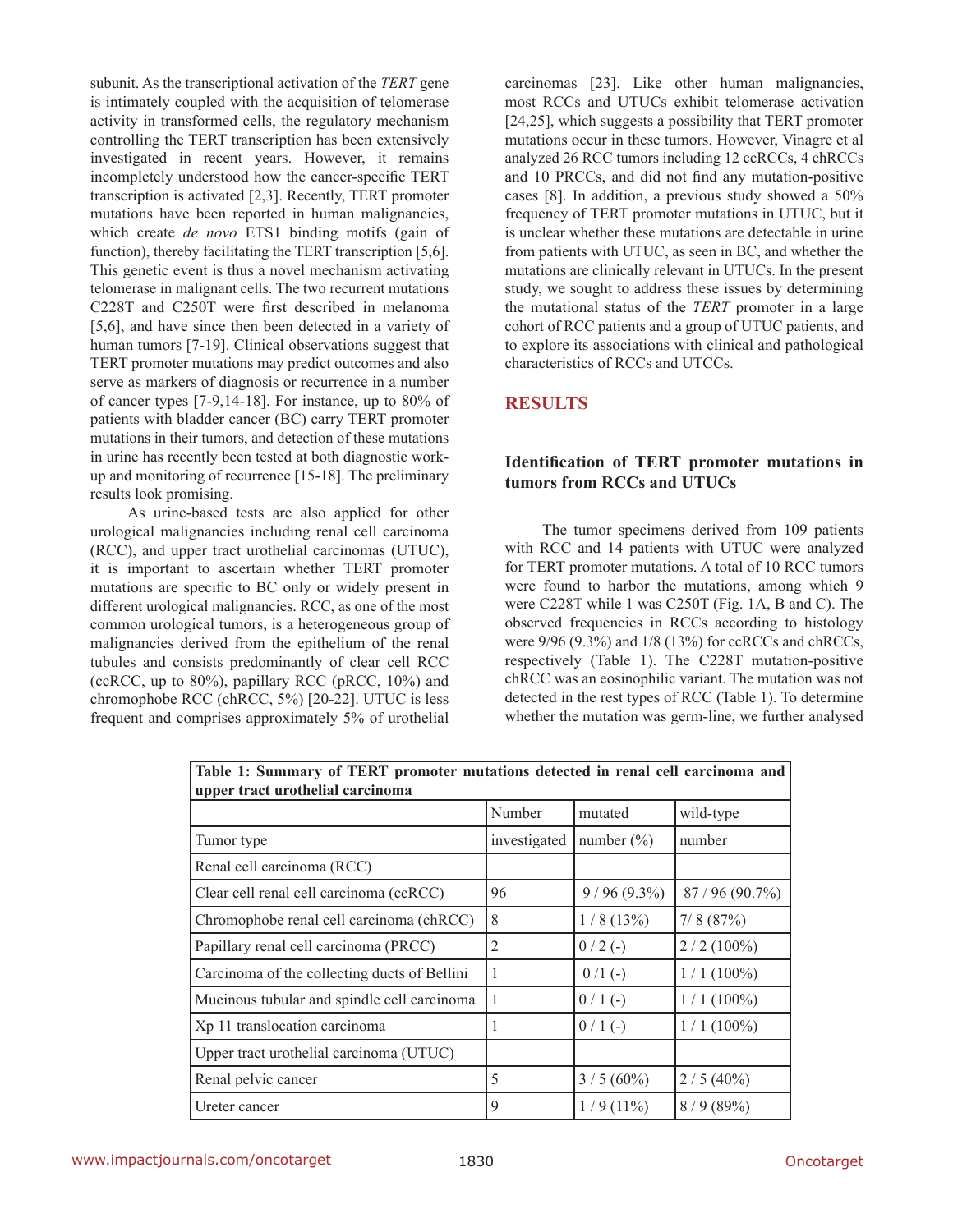| Table 2: TERT promoter mutations detected in both cancer and urine samples |  |  |  |  |
|----------------------------------------------------------------------------|--|--|--|--|
| from patients with upper tract urothelial carcinoma                        |  |  |  |  |

| Patient No.                                                                     | Sex | Age (year) | Diagnosis            | Size (cm) | <b>TNM</b> |        | TERT promoter |  |
|---------------------------------------------------------------------------------|-----|------------|----------------------|-----------|------------|--------|---------------|--|
|                                                                                 |     |            |                      |           |            | Tissue | Urine         |  |
|                                                                                 | M   | 64         | RPC, HG, invasive    | 2.0       | T3N0M0     | C228T  | C228T         |  |
| 2                                                                               | M   | 64         | RPC, HG, invasive    | 3.0       | T2N0M0     | C228T  | wt            |  |
| 3                                                                               | F   | 67         | RPC, LG, invasive    | 1.9       | T1N0M0     | C228T  | wt            |  |
| 4                                                                               | M   | 80         | RPC, HG, invasive    | 3.2       | T3N0M0     | wt     | wt            |  |
| 5                                                                               | F   | 73         | RPC, HG, invasive    | 3.6       | T2N0M0     | wt     | wt            |  |
| 6                                                                               | M   | 67         | UC, LG, invasive     | 2.1       | T2N0M0     | wt     | wt            |  |
|                                                                                 | M   | 87         | UC, LG, non-invasive | 2.1       | TaN0M1     | C228T  | wt            |  |
| 8                                                                               | F   | 72         | UC, HG, noninvasive  | 0.3       | T1N0M0     | wt     | wt            |  |
| 9                                                                               | F   | 68         | UC, HG, invasive     | 1.2       | T3N0M0     | wt     | wt            |  |
| 10                                                                              | F   | 82         | UC, HG, invasive     | 3.9       | T3N0M0     | wt     | N.E           |  |
| 11                                                                              | M   | 71         | UC, LG, noninvasive  | 1.2       | TaN0M1     | wt     | wt            |  |
| 12                                                                              | M   | 61         | UC, HG, invasive     | 1.9       | T1N0M0     | wt     | wt            |  |
| 13                                                                              | M   | 64         | UC, HG, invasive     | 3.0       | T3N0M0     | wt     | N.E.          |  |
| 14                                                                              | M   | 67         | UC, HG, invasive     | 2.3       | T3N0M0     | wt     | wt            |  |
| RPC, renal pelvic cancer; UC, Ureter cancer; HG, high grade, and LH, low grade. |     |            |                      |           |            |        |               |  |

N.E., non-evaulable

|  | Table 3: Clinical characteristics of patients with ccRCC in relation to |  |  |  |  |
|--|-------------------------------------------------------------------------|--|--|--|--|
|  | <b>TERT</b> promoter mutations                                          |  |  |  |  |

| і екі ргошоці шимпону                                                                                                      | TERT promoter mutation |             |              |  |  |  |  |
|----------------------------------------------------------------------------------------------------------------------------|------------------------|-------------|--------------|--|--|--|--|
| Parameter                                                                                                                  | Mutated                | wild-type   | P - value    |  |  |  |  |
| informative cases $(n=)$                                                                                                   | $n = 9$                | $n = 87$    |              |  |  |  |  |
| Age at diagnosis $(n = 95)$                                                                                                |                        |             |              |  |  |  |  |
| Mean years                                                                                                                 | $50 \pm 12$            | $55 \pm 11$ | n.s. (0.142) |  |  |  |  |
| Median (range) years                                                                                                       | 48 (29-65)             | 55 (38-78)  | n.s(0.200)   |  |  |  |  |
| Gender ( $n = 96$ )                                                                                                        |                        |             |              |  |  |  |  |
| Female                                                                                                                     | 3                      | 31          | n.s. (0.164) |  |  |  |  |
| Male                                                                                                                       | 6                      | 56          |              |  |  |  |  |
| Tumor size ( $n = 96$ )                                                                                                    |                        | 9           |              |  |  |  |  |
| < 7 cm                                                                                                                     | 6                      | 73          | n.s. (0.885) |  |  |  |  |
| $> 7$ cm                                                                                                                   | 3                      | 14          |              |  |  |  |  |
| Metastases or capsular invasion $(n = 96)$                                                                                 |                        |             |              |  |  |  |  |
| Yes                                                                                                                        | 5                      | 7           | 0,001        |  |  |  |  |
| N <sub>0</sub>                                                                                                             | 4                      | 80          |              |  |  |  |  |
| Stages ( $n = 96$ )                                                                                                        |                        |             |              |  |  |  |  |
| $I + II$                                                                                                                   | 4                      | 78          | 0.003        |  |  |  |  |
| $III + IV$                                                                                                                 | 5                      | 9           |              |  |  |  |  |
| n.s. = not statistically significant; Significant P-values are indicated in bold<br>ccRCC: Clear cell renal cell carcinoma |                        |             |              |  |  |  |  |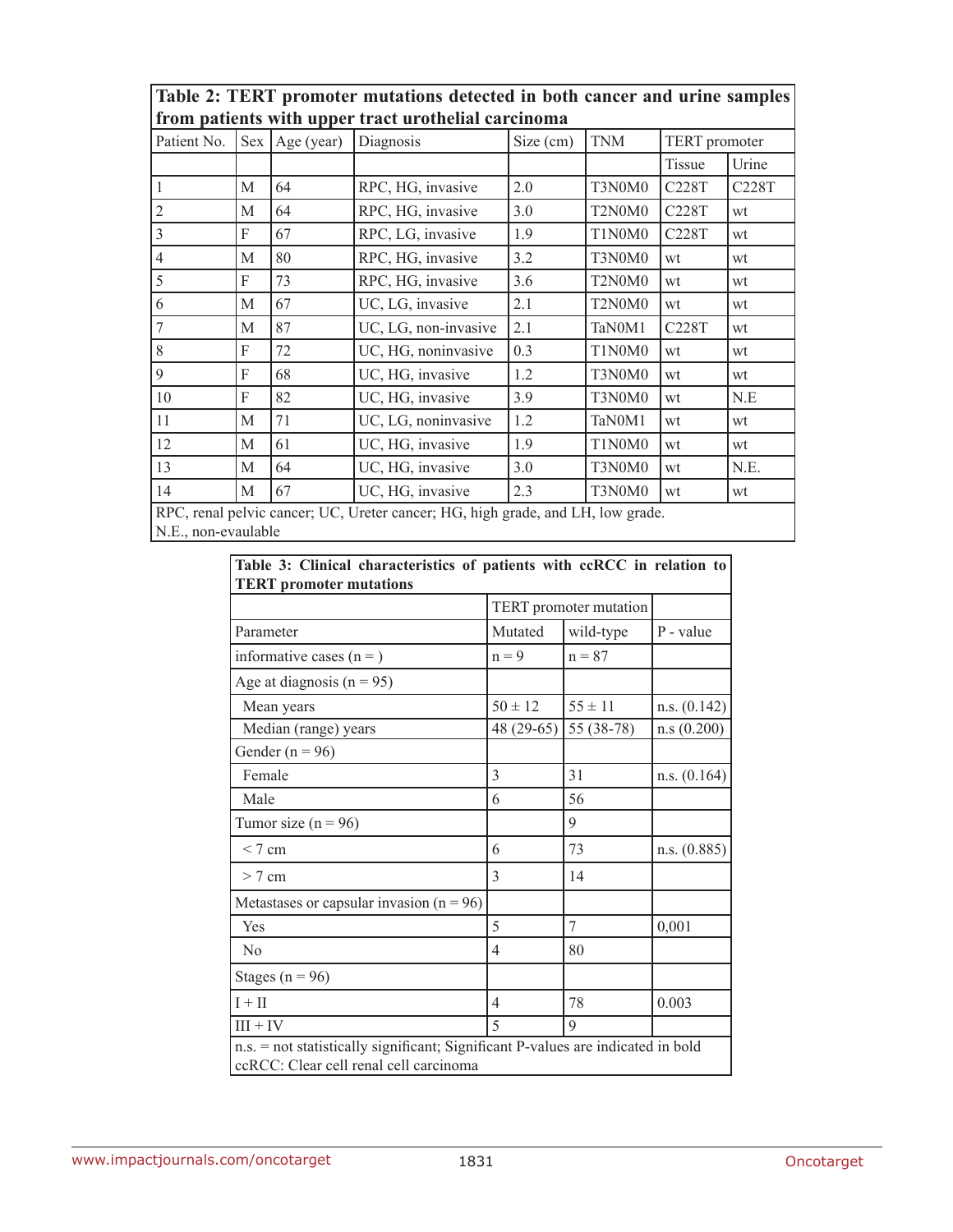adjacent normal renal tissues derived from patients with TERT promoter mutation-positive RCCs and only detected wt TERT promoter sequences in those normal renal samples. It is evident from the present result that the TERT promoter mutation occurring in RCCs is somatic, as observed in other types of sporadic cancer [5,7-9,14,19].

In 14 UTUC tumor specimens, the sequencing result revealed TERT promoter mutations in 3/5 (60%) renal pelvic cancer and 1/9 (11%) ureter cancer, and all of them were C228T mutations (Table 1 and 2).



**Figure 1: Identification of** *TERT* **promoter mutation in renal cell carcinomas.** (A) Location of C228T and C250T (in red) in the TERT core promoter. TSS: Transcription start site. The mutations create *de novo* binding motifs (GGAA) for the transcription factor ETS1. (B) and (C) Sequencing chromatographs of the *TERT* promoter locus in tumor genomic DNA from two ccRCC patients obtained by Sanger sequencing. Top panel: C to T transition at C250 (heterozygous) (B) and C228 (C) in the *TERT* promoter locus were identified in the two tumors, respectively. Of note: A heterozygous C to T transition at C254 was also observed. Bottom panel: Sequencing chromatographs of the wild type *TERT* promoter locus in two ccRCC tumors. (D) TERT mRNA expression in ccRCC tumors with and without TERT promoter mutations. Quantitative realtime PCR was used to determine TERT mRNA abundance. The TERT mRNA level was expressed arbitrarily according to the threshold cycles and normalized with β2-M as described in Materials and Methods. Column: TERT mRNA levels and bars: Standard deviation. Wt: wild type TERT promoter and mutant: TERT promoter mutations.

### **Identification of TERT promoter mutations in urine from patients with UTUC**

Urine DNA from all 14 patients with UTUC was analysed for TERT promoter mutations and the result was documented in Table 2. Two urine samples were not evaluable due to very low amounts of DNA (Table 3). The C228T mutation was detected in 1 urine DNA from 4 patients whose tumors carried mutations, while a wild type TERT promoter was observed in 11 evaluable urine samples derived from 8 patients with the mutationnegative tumors and 3 patients with mutation-positive tumors (Table 3). The result suggests that the mutant TERT promoter is detectable in urine from UTUC patients, although the assay sensitivity by Sanger sequencing is low.

# **The positive correlation between TERT promoter mutations and TERT mRNA expression in ccRCCs**

As either C228T or C250T mutation leads to the enhanced transcription of the *TERT* gene by introducing gain of function binding sites for the ETS1 transcription factor, we sought to determine whether TERT mRNA expression was correlated with its promoter mutation in ccRCC. Total cellular RNA derived from ccRCC tumors was analyzed using quantitative real-time PCR (qRT-PCR), and the result revealed a dramatic difference in levels of TERT mRNA between tumors with and without TERT promoter mutations, with significantly higher TERT expression seen in mutation-positive ccRCCs  $(4.55 \pm 3.53)$ vs  $0.115 \pm 0.08$  for mutant vs wt groups,  $P = 0.0036$ ) (Fig. 1D).

### **The association of TERT promoter mutations with clinical variables in ccRCCs and UTUCs**

Age-related TERT promoter mutations have been observed in different types of malignancies, and therefore age difference was first examined between patients with and without the mutation. Unexpectedly, we observed that the ccRCC patients carrying the mutation were younger than those having a wild type TERT promoter, although the difference was not statistically significant [mutation+ vs -:  $50 \pm 12$  (mean  $\pm 12$ ) vs  $55 \pm 11$ ,  $P = 0.142$ ] (Table 3). There were no differences in gender between two groups. In addition, tumor sizes did not differ in relation to mutational status (mutation+ vs -:  $5.8\pm2.4$  vs  $5.4\pm2.4$ ,  $P = 0.617$ ). When tumor sizes were classified using 7 cm as a cut-off [22], the difference remained not significant  $(P = 0.195)$  (Table 3). However, we observed a highly significant stage dependency (Table 3). Among 96 ccRCC patients, 5 of 9 (56%) and 9 of 87 (10%) were at clinical stage III/IV in the mutation+ and - groups, respectively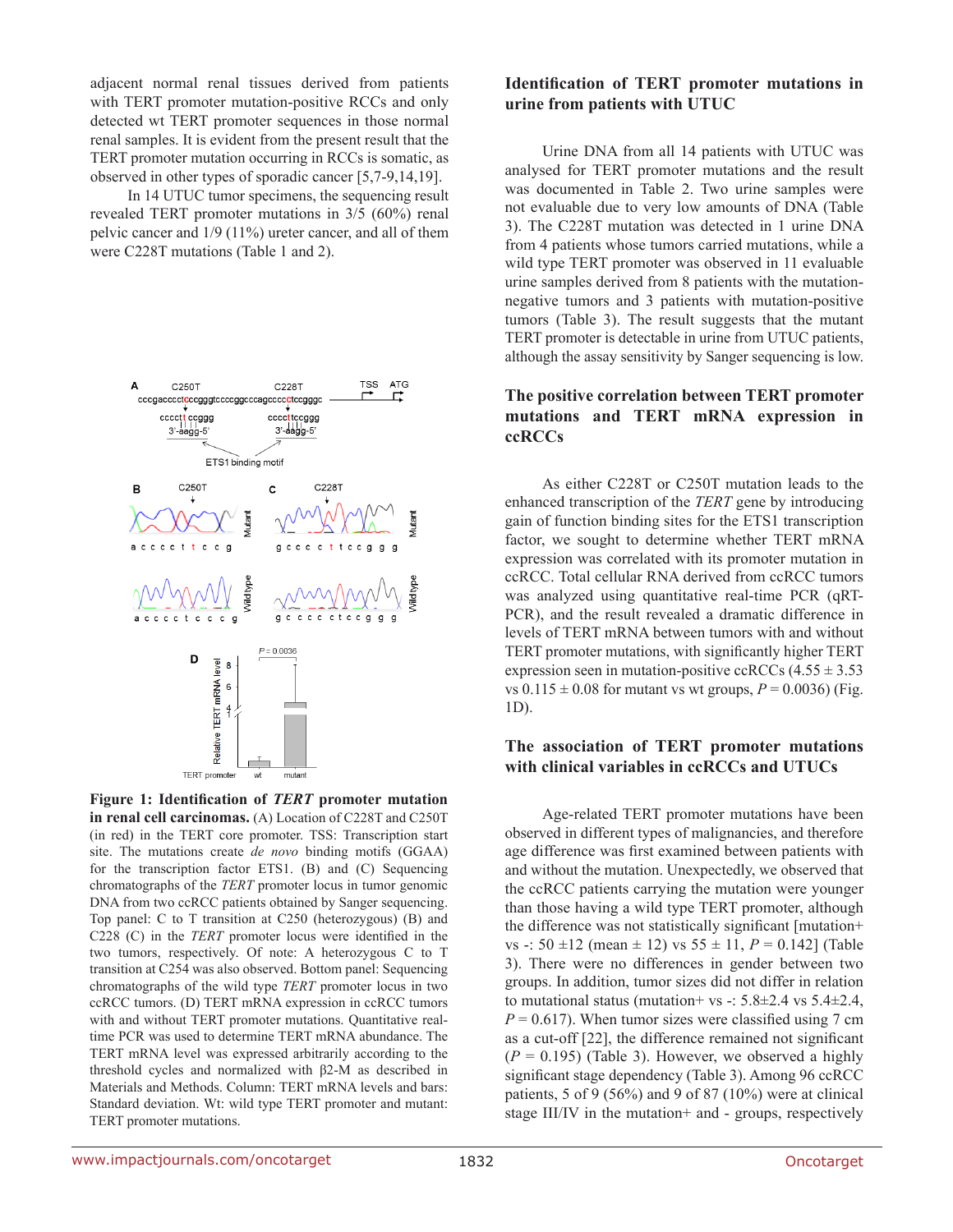### $(P = 0.003)$ .

In UTUCs, TERT promoter mutation+ and – tumors did not show differences in age, gender, tumor sizes, and TNM stages (Table 2).

# **The correlation of TERT promoter mutations with aggressive ccRCCs**

We then determined a potential association between TERT promoter mutations and RCC aggressiveness. Metastasis and renal capsular invasion characterize aggressive forms of RCCs and predict a poor outcome [21,26,27]. Local or distant metastases occurred in 6 of 96 patients with ccRCCs, 4 of them had a wild type of the TERT promoter while two carried a mutant promoter. In total, 2/9 of patients with ccRCC carrying TERT promoter mutations had metastatic disease while the corresponding fraction among patients with mutation-negative tumors was only 4/87 (Table 3). Capsular invasion was observed in  $3/9$  (33%) and  $3/86$  (3%) of TERT promoter mutation+ and - ccRCC tumors, respectively (Table 3). Altogether, metastasis and capsular invasion occurred in 5/9 (56%) and 7/87 (8%) of patients with ccRCC tumors with and without TERT promoter mutations, respectively  $(P =$ 0.001). Thus, TERT promoter mutations are associated with aggressive ccRCCs.

# **The relationship between Von Hippel-Lindau (VHL) gene alterations and TERT promoter mutations in ccRCCs**

The *VHL* locus was sequenced in all ccRCC tumors and 77 of them were evaluable. We identified 21 missense point mutations, 12 nucleotide deletions and 5 insertions. Collectively, 42% of patients (32/77) had one or two kinds of alterations in the *VHL* locus, among which were 4 mutant TERT promoter -carrying tumors and 28 with a wild type TERT promoter. The frequency of the *VHL* alterations did not differ significantly between tumors with and without TERT promoter mutations (4/9, 44% vs 28/68, 41%).

# **DISCUSSION**

The somatic mutations of the TERT promoter have recently been identified in different types of human malignancies [5-19], and studies have also shown that these mutations may serve as a new cancer diagnostic and prognostic marker [7,9,14,17-19]. Preliminary results of TERT mutation detection in urine of patients with BC seem promising. Thus, it will be very important to ascertain whether RCC tumors are exclusively free from these mutations, as reported in a previous publication [8]. In addition, approximately 50% of UTUCs were observed to harbour TERT promoter mutations [7], but it is unclear whether these mutations are also detectable in patients' urine. We thus analyzed RCC tumors from a cohort of 109 patients, and our results demonstrate that TERT promoter mutations do occur in 9.3% (9/96) of ccRCCs and in 13% (1/8) of chRCCs, although the frequency is lower than that observed in BC. The presence of TERT promoter mutations is closely associated with aggressive or invasive ccRCCs. In UTUCs, we identified C228T mutations in 3/5 patients (60%) with renal pelvic cancer and 1/9 (11%) with ureter cancer. Moreover, the mutation could be detected in urine from those patients with the mutation-positive UTUC.

Urine-based tests are a non-invasive diagnostic tool for urological malignancies including BC, RCC, UTUC, and others. Because TERT promoter mutations have never been observed in normal human cells/tissues, they are likely ideal urinary markers for diagnosis and recurrence surveillance of above urological cancers. In retrospective, proof of principle studies on TERT promoter mutations as markers for BC, BC diagnosis was already known and its discrimination with other urological malignancies needed not to be considered. Practically, however, TERT promoter mutations occur in not only BC, but also RCC and UTUC, as demonstrated here, and therefore, complementary clinical and laboratory tests are required to distinguish between BC and RCC or UTUC when the mutant TERT promoter is detected in patients' urine.

Unexpectedly, although 95% of both renal pelvic and ureter cancers are transitional cell carcinoma [23], the former exhibits a high frequency of TERT promoter mutations, which is close to that in BC, whereas the mutation rate in the later is comparable to RCCs. It is currently unclear why there is such a big difference among these seemingly relevant carcinomas. Nevertheless, the frequent TERT promoter mutation makes it the most common genetic event in renal pelvic cancer, and may serve as a useful urinary marker in this disease. Indeed, the mutant TERT promoter sequence was detected in urine from one of 3 patients with mutation-carrying renal pelvic cancer by using Sanger sequencing. Clearly, the sensitivity of Sanger sequencing is too low and we are currently testing other approaches to improve the detection sensitivity.

Widespread telomerase activation occurs in RCCs, but the underlying mechanism is incompletely understood [24]. Both C228T and C250T mutations generate gain of function ETS1 binding motifs, and the mutant TERT promoter exhibits higher transcriptional activity than does its wild type counterpart in cancer cells, thereby contributing to cancer-specific telomerase activation [5]. Interestingly, ETS1 expression is enhanced by hypoxic inducible factors (HIFs) and significantly up-regulated in ccRCC due to the aberrant accumulation of HIFs resulting from *VHL* gene inactivation [28,29]. Conceivably, the activating mutation of the TERT promoter, when coupled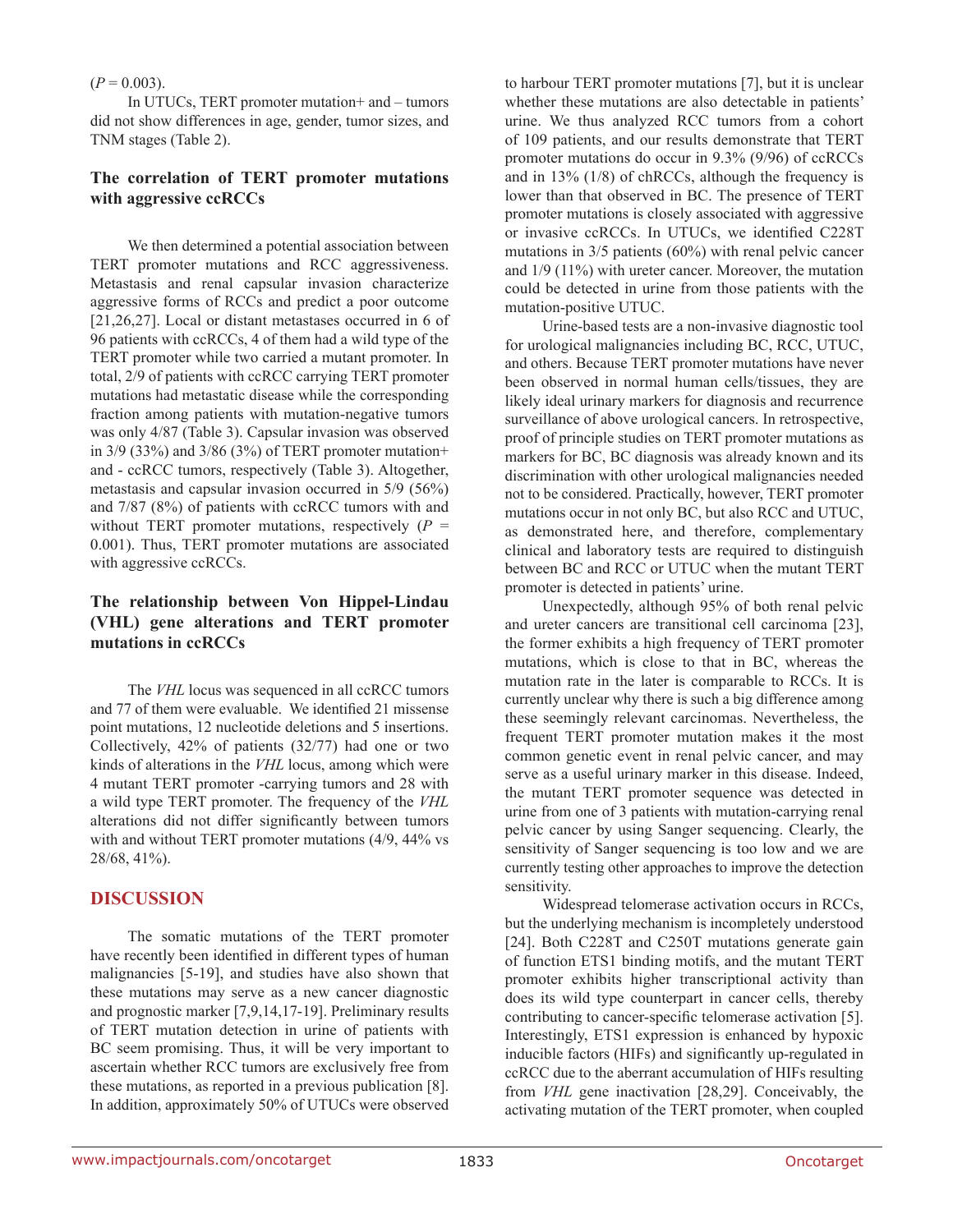with ETS1 over-expression, will exert a strong effect on telomerase activation in ccRCCs. Consistently, we did observe significantly higher levels of TERT mRNA in TERT promoter mutation-carrying ccRCC tumors than in those lacking the mutation.

TERT promoter mutations are associated with certain genetic events in several malignancies [30]. For instance, these genetic events are predominant in thyroid cancer carrying the mutation in the genes of the RAS-BRAF signalling pathway, and in glioblastoma with the mutation in the *IDH1* gene [14,30]. Because the *VHL* gene alteration plays a key role in ccRCC pathogenesis [28,29], we further investigated whether TERT promoter mutations are correlated with the genetic inactivation of VHL. Our results suggest that these two genetic events are not relevant in ccRCC.

Higher levels of TERT expression or telomerase activity promote cancer progression and serve as prognostic markers in a number of human malignancies [31-33]. Moreover, TERT has been shown to induce epithelial-mesenchymal transition and a cancer stem cell phenotype, thereby promoting cancer metastasis and invasion [34,35]. Given the observation that TERT promoter mutations contribute to enhanced TERT transcription and telomerase expression, the presence of these genetic events might be associated with a poorer prognosis. This is indeed the case in glioblastomas, thyroid cancer and certain other malignancies [7-9,14]. In the present study, we similarly observed that patients with ccRCCs carrying TERT promoter mutations had advanced and aggressive disease. However, we are at the moment unable to directly answer whether the presence of TERT promoter mutations can help to predict outcome in ccRCC patients. This will need longer follow-up of patients and possibly additional studies for validation of results.

In summary, we show here that a subset of RCC tumors do harbour TERT promoter mutations. Therefore it should be borne in mind that TERT promoter mutations may be detectable also in urine from RCC patients, as shown in patients with BC. The high frequency of TERT promoter mutations in renal pelvic cancer may also serve as a potential urinary marker for this disease. Evidently, it is important to distinguish between BC and RCC or UTUC by complementary examinations, when the presence of the mutant TERT promoter in urine has been found. In addition, we also observed that TERT promoter mutations were closely associated with aggressive RCCs, which suggests potential clinical implications. Further studies are required to evaluate its prognostic value in RCCs and diagnostic value in renal pelvic cancer.

# **MATERIALS AND METHODS**

### **Patients and tumor specimens**

The study was conducted on 109 patients with RCC and 14 patients with UTUC who underwent surgery at Shandong University Qilu Hospital, China, between 2011 and 2013. RCC were diagnosed according to the criteria of the World Health Organization (WHO) [20]. The RCC patients included 96 ccRCCs, 8 chRCCs, 2 pRCCs (type II), 1 Collecting duct RCC, 1 mucinous tubular and spindle cell carcinoma and 1 X11.2 translocation RCC, according to the WHO classification of renal tumors [20]. Among 14 patients with UTUC were 5 with renal pelvic cancer and 9 ureter cancer. Information was collected concerning clinical characteristics including: gender, age at diagnosis, tumor size and other histo-pathological characteristics, stages, metastases and capsular invasion. The specimens were collected after surgical treatment and kept frozen at -70 ºC or paraffin-embedded until use. All samples were collected with informed consent and approval by the local ethics committee.

### **Voided urine samples from patients with UTUC**

Urine was collected before surgical treatment from 14 patients with UTUC. Fifty ml of urine were centrifuged and the pellet was kept at -70 ºC until use.

### **DNA extraction and sequencing**

Genomic DNA was extracted from frozen and/or paraffin-embedded tumor tissue samples, and urine pellets using QIAGEN DNA extraction kits.The two mutations defined as C228T and C250T in the TERT core promoter correspond to positions 124 and 146 bp upstream of the ATG site (Fig. 1A). The target region was amplified using PCR followed by Sanger sequencing as described [9]. The PCR was performed with the following primer pairs: 5'-CACCCGTCCTGCCCCTTCACCTT-3' (forward) and 5'-GGCTTCCCACGTGCGCAGCAGGA-3' (reverse). The C228T and C250T mutations were verified by sequencing from both directions. The same set of DNA from these specimens was also analyzed for the alterations of the *VHL* gene by Sanger sequencing and the specific PCR primers are as follow [28]: Exon 1, 5′-CGAAGACTACGGAGGTCGAC-3′ (forward) and 5′-GGCTTCAGACCGTGCTATCG-3′ (reverse); Exon 2, 5′-GGCTCTTTAACAACCTTTGC-3′(forward) and 5′-TTGGATACCGTGCCTGACATC-3′ (reverse); and Exon 3, 5'-ACAGGTAGTTGTTGGCAAAGCC-3' (forward) and 5′-GAAGGAACCAGTCCTGTATC-3′ (reverse).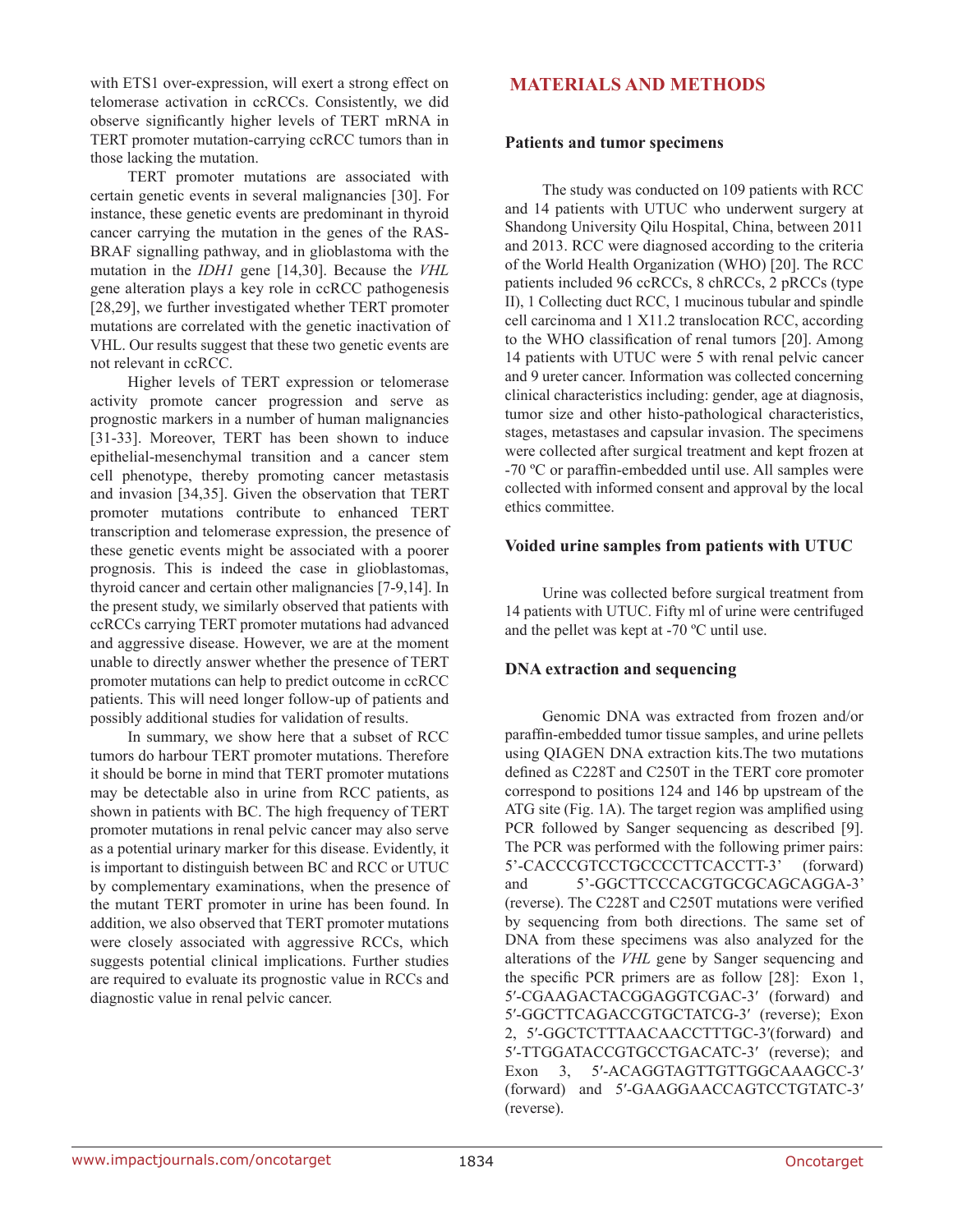### **qRT-PCR for TERT mRNA expression**

Total cellular RNA was extracted using Trizol kit (Life Technology) and used for cDNA synthesis. qRT-PCR was carried out in an ABI 7900HT Real time PCR System (Applied Biosystems, Foster City, CA) using SYBR Green kit (Applied Biosystems) and the following primers: TERT, 5'-CGGAAGAGTGTCTGGAGCAA-3' (forward) and 5'-GGATGAAGCGGAGTCTGGA-3' (reverse); β2- M, 5'-GAATTGCTATGTGTCT GGGT-3' (forward) and 5'-CATCTTCAAACCTCCATGATG-3' (reverse). Levels of TERT mRNA were calculated from threshold cycle values and normalized to β2-M mRNA abundance, and expressed as arbitrary units.

### **Statistical analyses**

Differences in the TERT promoter mutation frequency between tumors with *VHL* gene alteration, gender, clinical stage, metastasis and renal capsular invasion were determined using Fisher´s exact test. Student's T test was used to analyze differences in TERT mRNA expression, age and tumor size between the TERT promoter mutation + and – groups, respectively. All the tests were two-tailed and computed using SigmaStat3.1® software (Systat Software, Inc., Richmond, CA). *P* values of <0.05 were considered as statistically significant.

### **Disclose any potential conflicts of interest**

The authors disclose no conflicts of interest.

# **ACKNOWLEDGEMENTS**

This study was supported by the National Basic Research Program of China (Grant No. 973 Program 2012CB911202), National Natural Science Foundation of China (NO: 81071721, 81272814, 81372765), the Adolf H. Lundin Charitable Foundation, the Swedish Cancer Society, the Swedish Research Council, Cancer Society in Stockholm, the Stockholm County Council and Karolinska Institutet.

# **REFERENCES**

- 1. Shay JW, Wright WE. Hallmarks of telomeres in ageing research. J Pathol. 2007; 211: 114-123.
- 2. Nicholls C, Li H, Wang JQ, Liu JP. Molecular regulation of telomerase activity in aging. Protein Cell. 2013; 2: 726-738.
- 3. Daniel M, Peek GW, Tollefsbol TO. Regulation of the human catalytic subunit of telomerase (hTERT). Gene. 2012; 498: 135-146.
- 4. Hanahan D, Weinberg RA. The hallmarks of cancer. Cell. 2000; 100: 57-70.
- 5. Huang FW, Hodis E, Xu MJ, Kryukov GV, Chin L, Garraway LA. Highly recurrent TERT promoter mutations in human melanoma. Science. 2013; 339: 957-9.
- 6. Horn S, Figl A, Rachakonda PS, Fischer C, Sucker A, Gast A, et al. TERT promoter mutations in familial and sporadic melanoma. Science. 2013; 339: 959-61.
- 7. Killela PJ, Reitman ZJ, Jiao Y, Bettegowda C, Agrawal N, Diaz LA, Friedman AH, Friedman H, Gallia GL, Giovanella BC, Grollman AP, He TC, He Y, Hruban RH, Jallo GI, Mandahl N, Meeker AK, Mertens F, Netto GJ, Rasheed BA, Riggins GJ, Rosenquist TA, Schiffman M, Shih IeM, Theodorescu D, Torbenson MS, Velculescu VE, Wang TL, Wentzensen N, Wood LD, Zhang M, McLendon RE, Bigner DD, Kinzler KW, Vogelstein B, Papadopoulos N, Yan H. TERT promoter mutations occur frequently in gliomas and a subset of tumors derived from cells with low rates of self-renewal. Proc Natl Acad Sci USA. 2013; 110: 6021-6026.
- 8. Vinagre J, Almeida A, Populo H, Batista R, Lyra J, Pinto V, Coelho R, Celestino R, Prazeres H, Lima L, Melo M, da Rocha AG, Preto A, Castro P, Castro L, Pardal F, Lopes JM, Santos LL, Reis RM, Cameselle-Teijeiro J, Sobrinho-Simões M, Lima J, Máximo V, Soares P. Frequency of TERT promoter mutations in human cancers. Nat Commun. 2013; 4: 2185.
- 9. Liu T, Wang N, Cao J, Dinets A, Sofiadis A, Zedenius J, Larsson C, Xu D. The age- and shorter telomere-dependent TERT promoter mutation in follicular thyroid cell-derived carcinomas. Oncogene. 2013; doi: 10.1038/onc.2013.446.
- 10. Liu X, Wu G, Hartmann C, Xing M. Highly prevalent TERT promoter mutations in bladder cancer and brain gliobastoma. Cell Cycle. 2013; 12: 1637-1638.
- 11. Tallet A, Nault JC, Renier A, Hysi I, Galateau-Salle F, Cazes A, Copin MC, Hofman P, Andujar P, Le Pimpec-Barthes F, Zucman-Rossi J, Jaurand MC, Jean D.. Overexpression and promoter mutation of the TERT gene in malignant pleural mesothelioma. Oncogene. 2013; doi: 10.1038/onc.2013.351.
- 12. Scott GA, Laughlin TS, Rothberg PG. Mutations of the TERT promoter are common in basal cell carcinoma and squamous cell carcinoma. Mod Pathol. 2013; doi: 10.1038/ modpathol.2013.167.
- 13. Griewank KG, Murali R, Schilling B, Scholz S, Sucker A, Song M, Süsskind D, Grabellus F, Zimmer L, Hillen U, Steuhl KP, Schadendorf D, Westekemper H, Zeschnigk M.. TERT promoter mutations in ocular melanoma distinguish between conjunctival and uveal tumours. Br J Cancer. 2013; 109: 497-501.
- 14. Arita H, Narita Y, Fukushima S, Tateishi K, Matsushita Y, Yoshida A, Miyakita Y, Ohno M, Shibui S, Ichimura K. Upregulating mutations in the TERT promoter commonly occur in adult malignant gliomas and are strongly associated with total 1p19q loss. Acta Neuropathol. 2013; 126: 939- 941.
- 15. Allory Y, Beukers W, Sagrera A, Flandez M, Marques